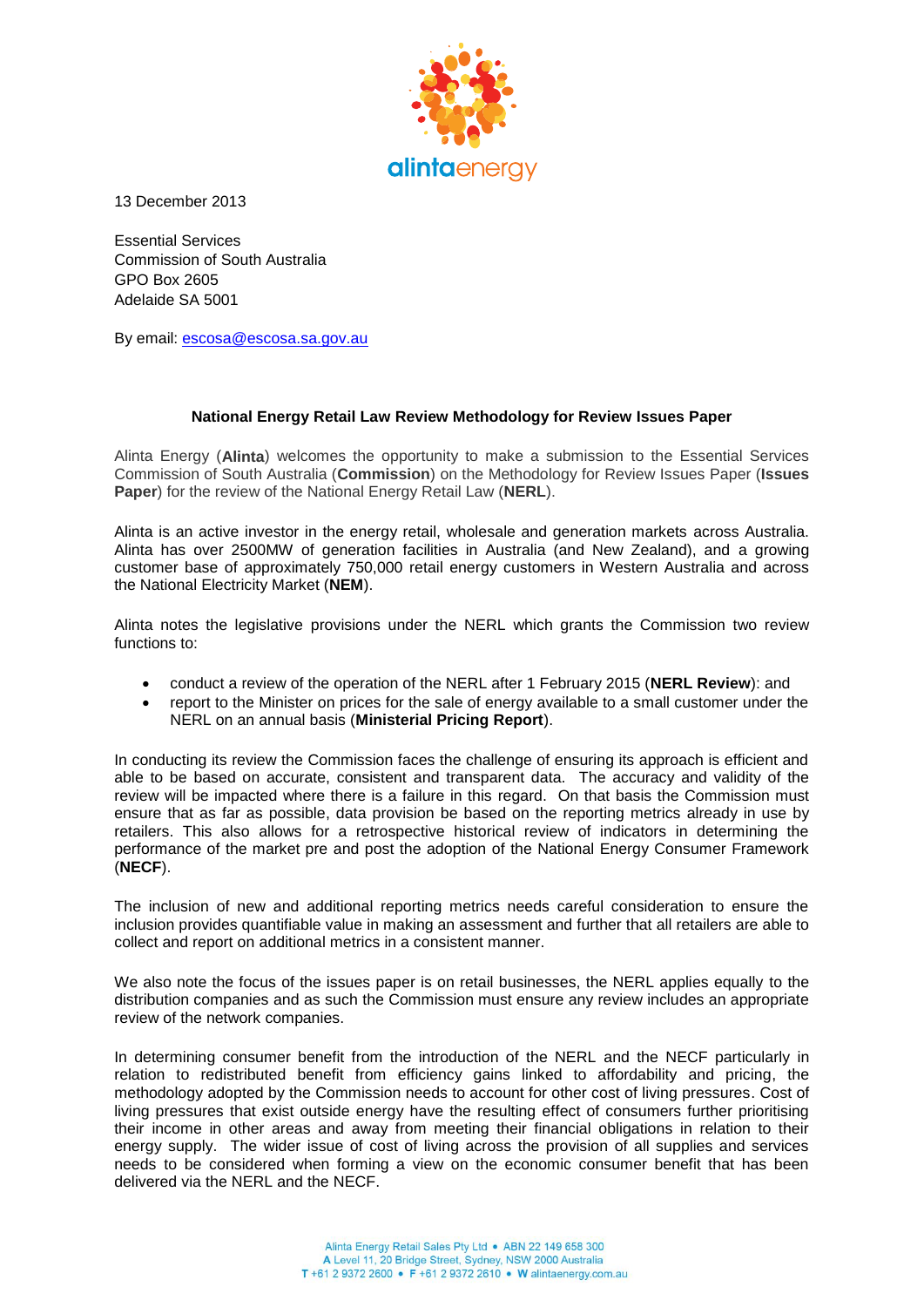

Our detailed comments on the Issues Paper are contained in the following submission. Should you wish to discuss any aspect of our submission I may be contacted on (02) 9372 2653 or via email: [shaun.ruddy@alintaenergy.com.au](mailto:shaun.ruddy@alintaenergy.com.au)

Yours sincerely

Shaun Ruddy **Manager National Retail Regulation**

# **National Energy Retail Law Issues Paper "Methodology for Review"**

### **Proposed Metrics**

The Issues Paper poses the question on the most appropriate metrics to be used to form the basis of a quantitative assessment of customer protections under the NECF. In determining the most appropriate metrics the key consideration is clarity around the metrics to be reported. Clarity ensures there is consistency across retailers in terms of the data being reported. Any subjectivity or ambiguity around the data required permits differing interpretations which can create inconsistency and has the effect of lessening the validity of the report.

The Commission should seek to ensure clarity of the reporting metrics used so that all retailers are reporting consistent data. In considering the proposed metrics as outlined in the Issues Paper we seek clarification on the use of "concession recipients" as a metric. Concession schemes are determined by the government of the day, while retailers have responsibility for aspects of administration and delivery of the policy only. A consumer's access to a concession is not determined by the retailer, and therefore the "concessions recipients" metric is of limited value, if any, to the Commission in its review of the NERL. If the intent is to use the metric to determine affordability then we question this use and the validity of its inclusion in the review. The number of concession recipients is simply a representation of the number of people within the jurisdiction who have access to the relevant government concession scheme at a particular point in time.

Additionally the Commission needs to provide clear and additional explanation and guidance on what is meant by "instalment plans" as a proposed metric. It is assumed the Commission is referring to instalment plans offered to consumers who may be experiencing financial stress and not those offered as part of a market product offer. Again this points to the issue of clarity and transparency in reporting.

#### **Increased Efficiencies**

The Issues Paper proposes to review the level of efficiency brought to the market following the adoption of the NERL and the NECF. Alinta favours a nationally consistent regulatory framework as it delivers numerous market efficiencies, however until such time as we see all jurisdiction adopt the NERL and NECF not all efficiencies will not be realised. Further to adoption, where jurisdictions continue to seek to introduce or maintain derogations it erodes any efficiencies and ultimately consumer benefit.

In the current environment it remains unclear as to when Victoria and Queensland will adopt the NECF. The existing lack of national adoption impacts the level of market efficiency and we would caution the Commission in attempting to undertake an efficiency review where full adoption has not occurred or has not been in place for a sufficient period of time, as such an assessment is likely to result in an inaccurate assessment of the efficiency and potential gains that are likely to be realised when the remaining jurisdictions adopt the NECF.